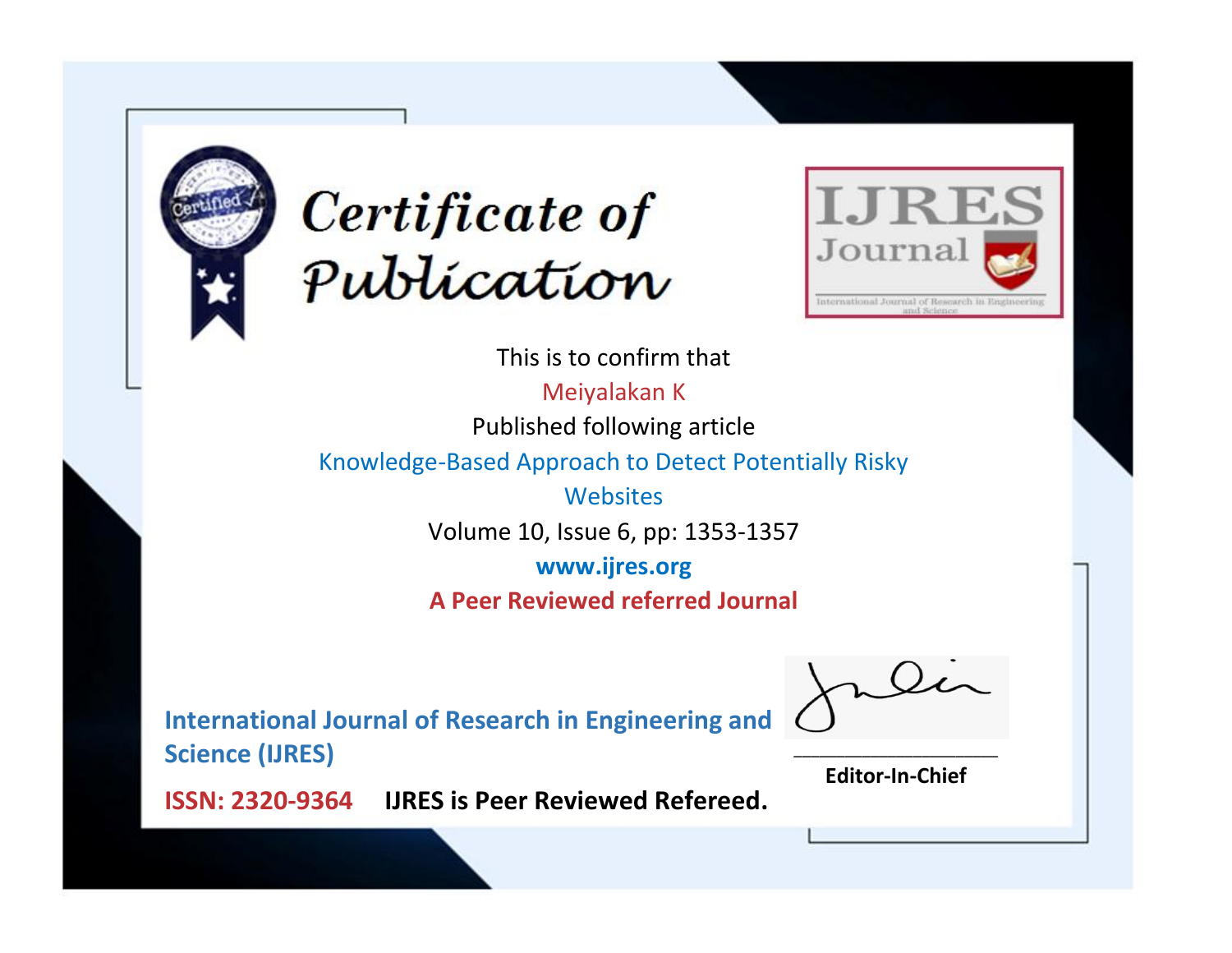



This is to confirm that

Naveenkumar C

Published following article

Knowledge-Based Approach to Detect Potentially Risky

**Websites** 

Volume 10, Issue 6, pp: 1353-1357

**www.ijres.org**

**A Peer Reviewed referred Journal**

**International Journal of Research in Engineering and Science (IJRES)**

\_\_\_\_\_\_\_\_\_\_\_\_\_\_\_\_\_\_\_\_\_\_\_\_ **Editor-In-Chief**

**Journal.**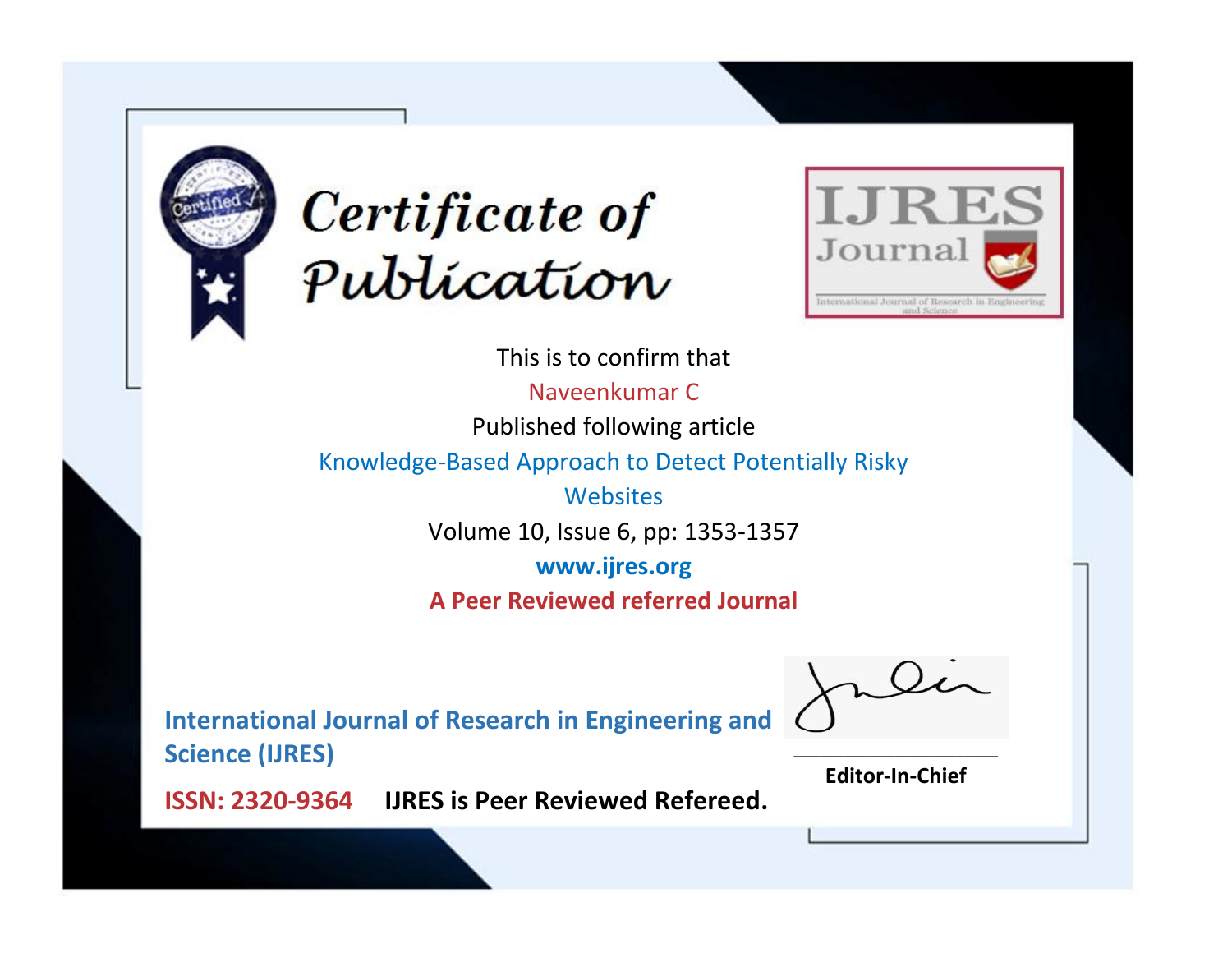



This is to confirm that

Sridharan P

Published following article

Knowledge-Based Approach to Detect Potentially Risky

**Websites** 

Volume 10, Issue 6, pp: 1353-1357

**www.ijres.org**

**A Peer Reviewed referred Journal**

**International Journal of Research in Engineering and Science (IJRES)**

\_\_\_\_\_\_\_\_\_\_\_\_\_\_\_\_\_\_\_\_\_\_\_\_ **Editor-In-Chief**

**Journal.**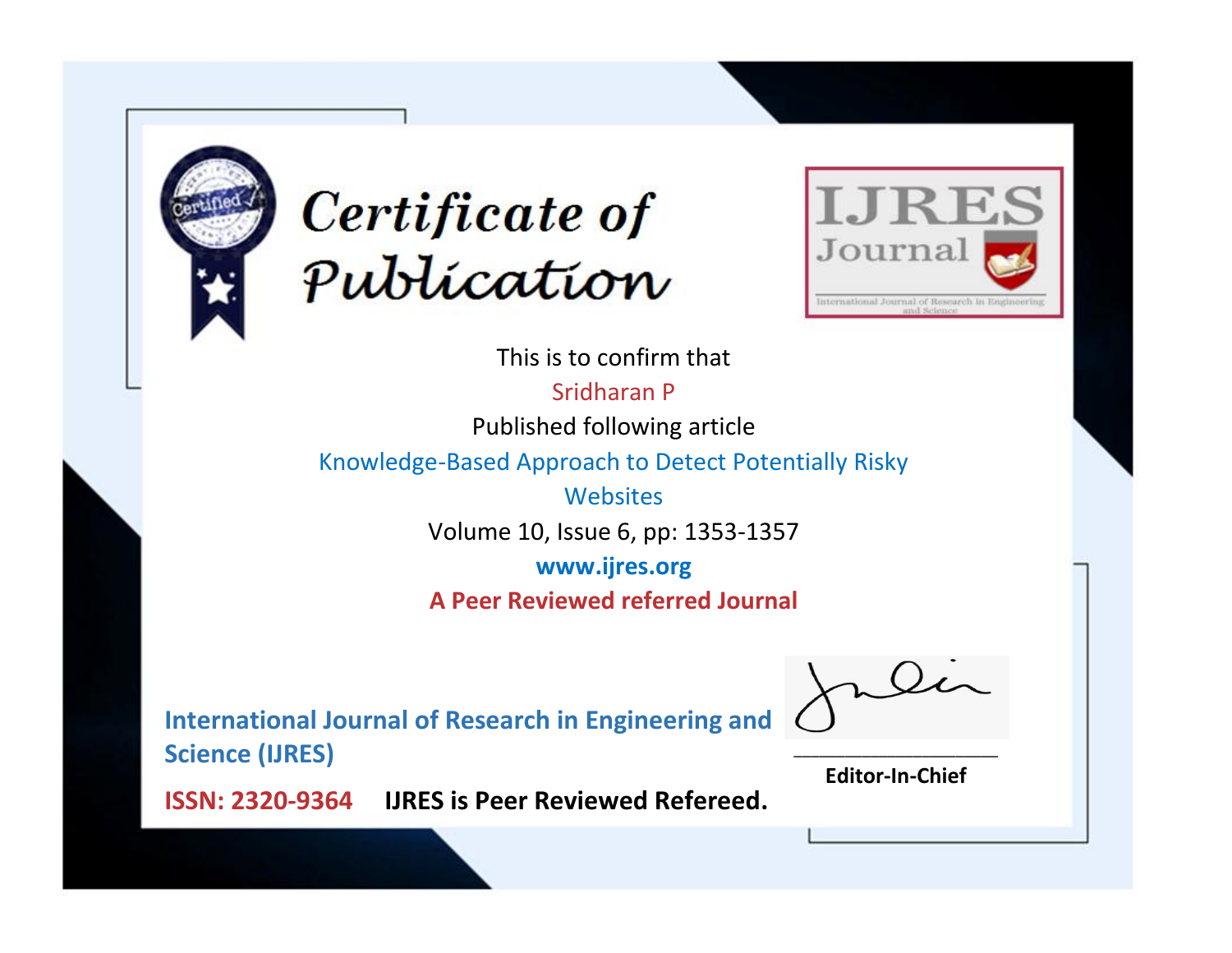



This is to confirm that

Srikanth R

Published following article

Knowledge-Based Approach to Detect Potentially Risky

**Websites** 

Volume 10, Issue 6, pp: 1353-1357

**www.ijres.org**

**A Peer Reviewed referred Journal**

**International Journal of Research in Engineering and Science (IJRES)**

\_\_\_\_\_\_\_\_\_\_\_\_\_\_\_\_\_\_\_\_\_\_\_\_ **Editor-In-Chief**

**Journal.**